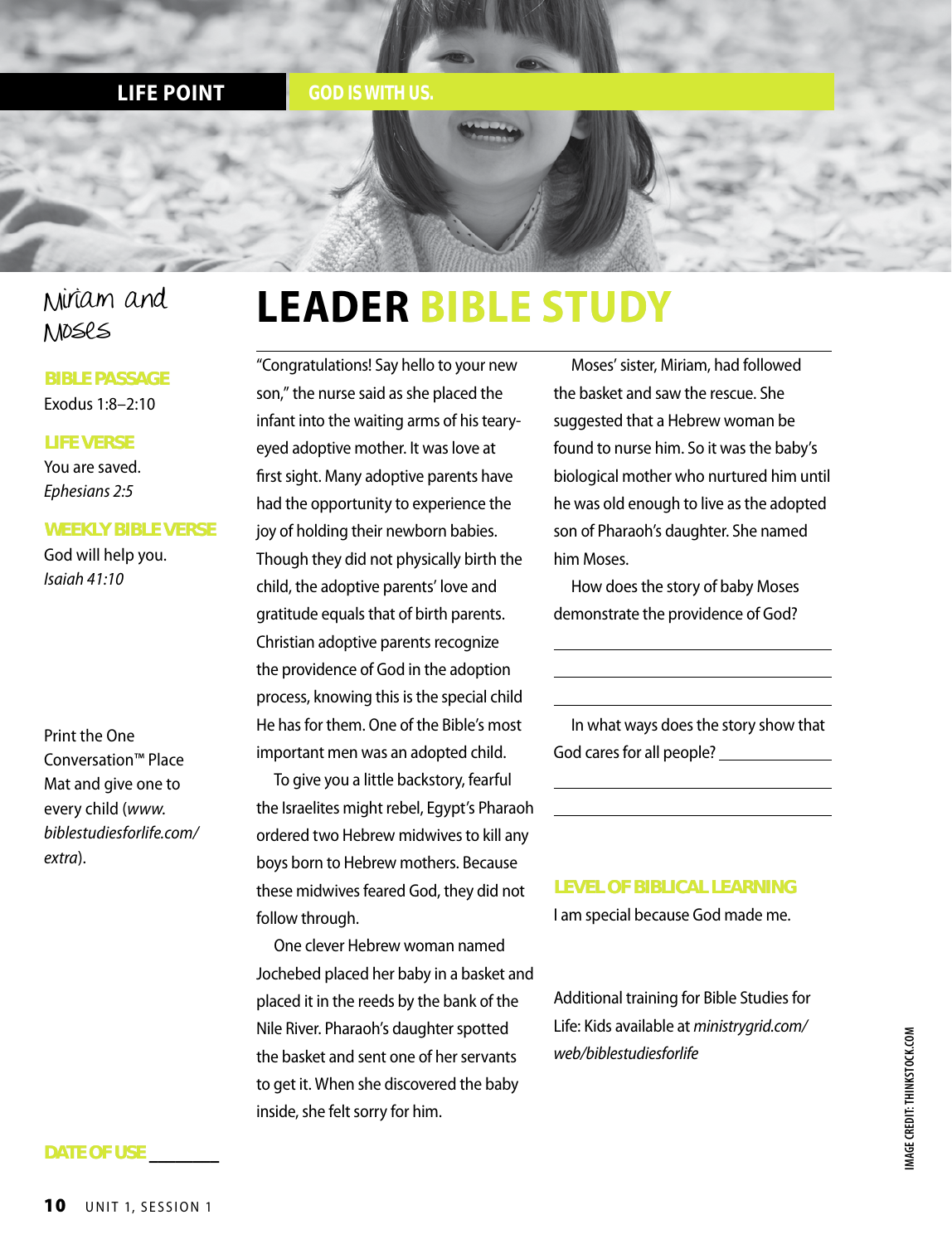

*Decide when you plan to have group time; then select learning activities to use before and/or after group time.*

## **CHOOSE**<br>Your DWn



#### **MIRIAM AND MOSES**

*—Based on Exodus 1:8–2:10*

The Hebrews lived in the land of Egypt. Pharaoh, the king of Egypt, did not like these people. He thought there were too many of them. He wanted to harm the Hebrew baby boys.

One mother wanted to protect her baby boy. She hid him for three months. But he grew, and she could not hide him any longer. She made a basket from reeds that grew near the river. She coated the inside and outside of the basket to keep the water out. Then she put her baby in the basket and set the basket in the reeds by the river. The mother told the baby's sister, Miriam, to watch what would happen to the baby.

In a short while Pharaoh's daughter came to the river. She saw the basket among

the reeds and sent a servant to get the basket. When she saw the baby in the basket, he was crying. She felt sorry for him and said, "This is one of the Hebrew boys."

Miriam said, "Should I go and call one of the Hebrew women to take care of the baby?"

Pharaoh's daughter said yes. Miriam brought her mother. When the baby was older, the mother took him to Pharaoh's daughter, and he became her son. She named him Moses.



- ►**Move to music.** Play "I Know That God Is with Me" (track 2). Lead the children to move to the music.
- ►**Tell the Bible story.** Hold the Bible on your lap and open it to Exodus 1. Tell the Bible story. Prompt the preschoolers to listen for how baby Moses was kept safe from harm.
- ►**Recall the Bible story.** Place a few prompts (a basket, a doll, the Teaching Picture) in front of the children. Invite them to look at the prompts and tell what comes to mind about the Bible story.
- ►**Review the Bible Verses and Life Point.** Show the children this week's Life Verse marker. Say the verse while clapping a rhythm. Ask about how God saved Moses. Then show the preschoolers the Weekly Bible Verse marker for this session. Say the verse with them as they pretend to rock a baby. Ask how God helped Moses' mother.
- ►**Wrap it up.** Pray, thanking God for keeping each child safe and protected. Place a heart-shaped sticker on each child to remind him that God saves and helps him. Show the "Miriam and Moses: Life Action" video.

#### Notes

- ►Pack Items 14, 38: "Life Verse Markers," "Weekly Bible Verse Markers"
- ►Teaching Picture 1
- $\blacktriangleright$ CD
- ►DVD
- ►Basket, doll, heart stickers

#### **LIFE POINT** God is with us.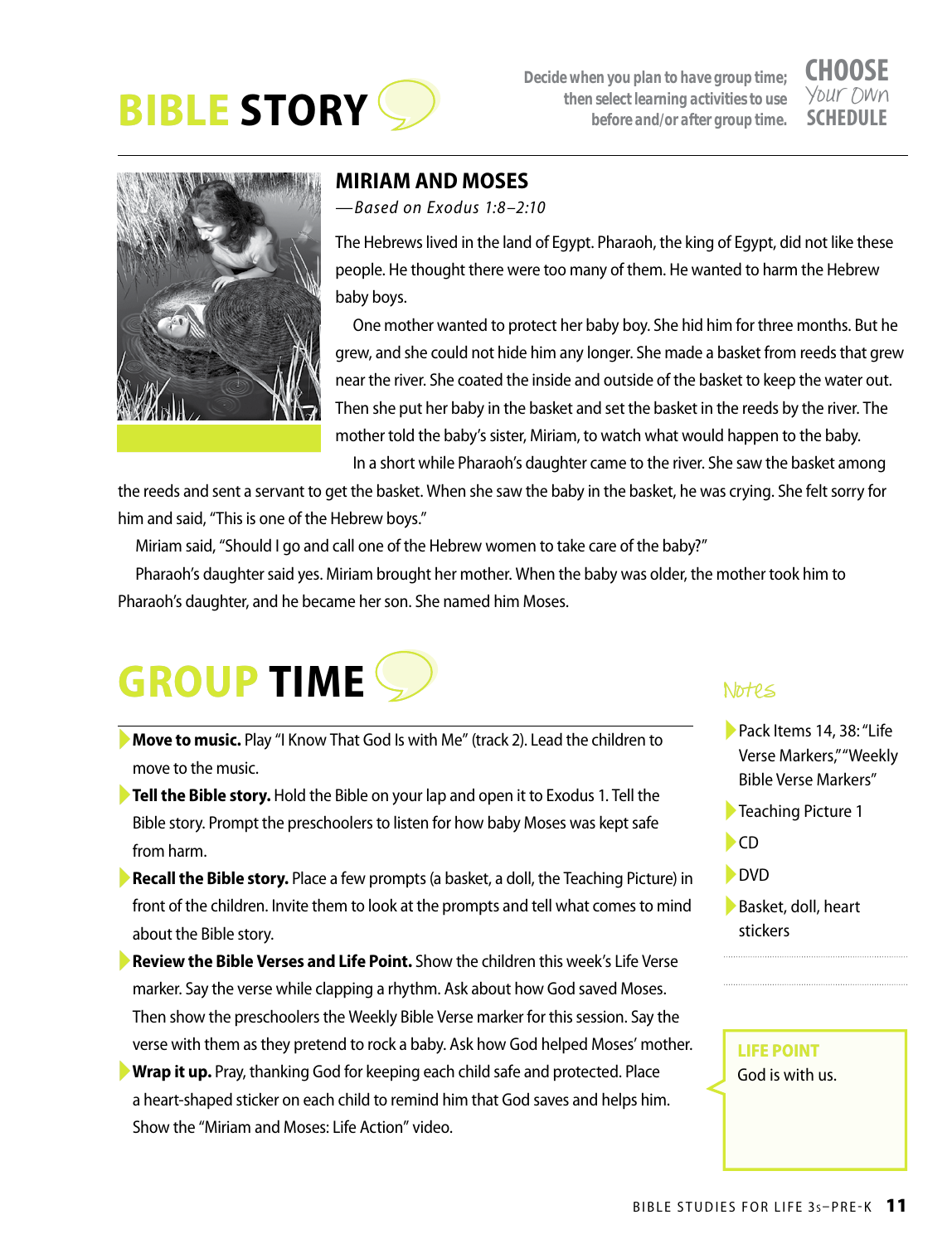## Notes **LEARNING ACTIVITIES**

►**Bible Focus:** God kept Moses safe.

#### **BUILD A BIBLE STORY SCENE**

- •Gather straight wooden or cardboard blocks. Wrap the blocks in green paper.
- •Invite the children to stack the blocks to create the look of tall grass. Place a basket with a baby doll inside behind the block "reeds." Use the dramatic props to complete the scene. Lead the preschoolers to act out the Bible story as you tell it. Emphasize that God was with Moses and God is with us.
- •Help the children complete the activity on the Kids Activity Page. (*Dramatic Play*)

#### **TRACE AND SNACK**

- •Mention that God helped people keep Moses safe. Review the Bible story and talk about how God helped the people in the story. Mention that God helped Moses *(by using his mother, his sister, and Pharaoh's daughter)*. Emphasize that God helps us.
- •Place bowls of dry cereal on the table. Give each child a paper with the letter *M* on it. Guide each child to cover the lines of the *M* with cereal pieces. Tell prekindergartners that Moses begins with an *M.*
- •Before the children eat their snack, pray, thanking God that He is with us.
- •Help pre-kindergartners use the giant letters to spell *Help.* Review the Weekly Bible Verse, "God will help you. Isaiah 41:10." *(Puzzles and Games)*

#### **EXAMINE AND DRAW GRASS**

- •Invite the children to take turns looking at each type of grass through a magnifying glass. Review the Bible story as the children look at the grass. Say the Life Point.
- •Provide a piece of paper for any interested preschoolers to draw what they see. 3s will be able to make green lines with a crayon. Invite pre-kindergartners to draw Moses' sister next to the grass. (*Nature and Science*)

#### **MAKE PLAY DOUGH HAIR**

- •Find and cut out pictures of baby faces from magazines. Tape each face to a piece of construction paper. Slip each picture into a sheet protector. Use masking tape to tape each sheet to a table.
- •Invite the children to use their hands, a garlic press, and/or safety scissors to make play dough hair. Guide them to press the play dough hair around a picture of a baby's face.
- •Review the main points of the Bible story while the children work. Emphasize that God was with Moses and God is with us. *(Nature and Science)*
- ►Pack Item 17: "Dramatic Play Props"
- ▶ Kids Activity Page
- ►Wooden or cardboard blocks, green wrapping paper or construction paper, tape, basket, doll
- ►Pack Items 18–20: "Giant Alphabet Letters"
- ►CD: "Allergy Alert"
- ▶ Paper, marker, bowls, cereal

▶ Post the allergy alert. Print the letter *M* on a piece of paper (one per child).

►CD: "Allergy Alert"

►Grass samples, crayons, markers, paper, nonbreakable magnifying glasses

▶ Post the allergy alert.

▶Baby faces from magazines, tape, construction paper, sheet protectors, masking tape, fresh play dough, garlic press (optional), safety scissors (optional)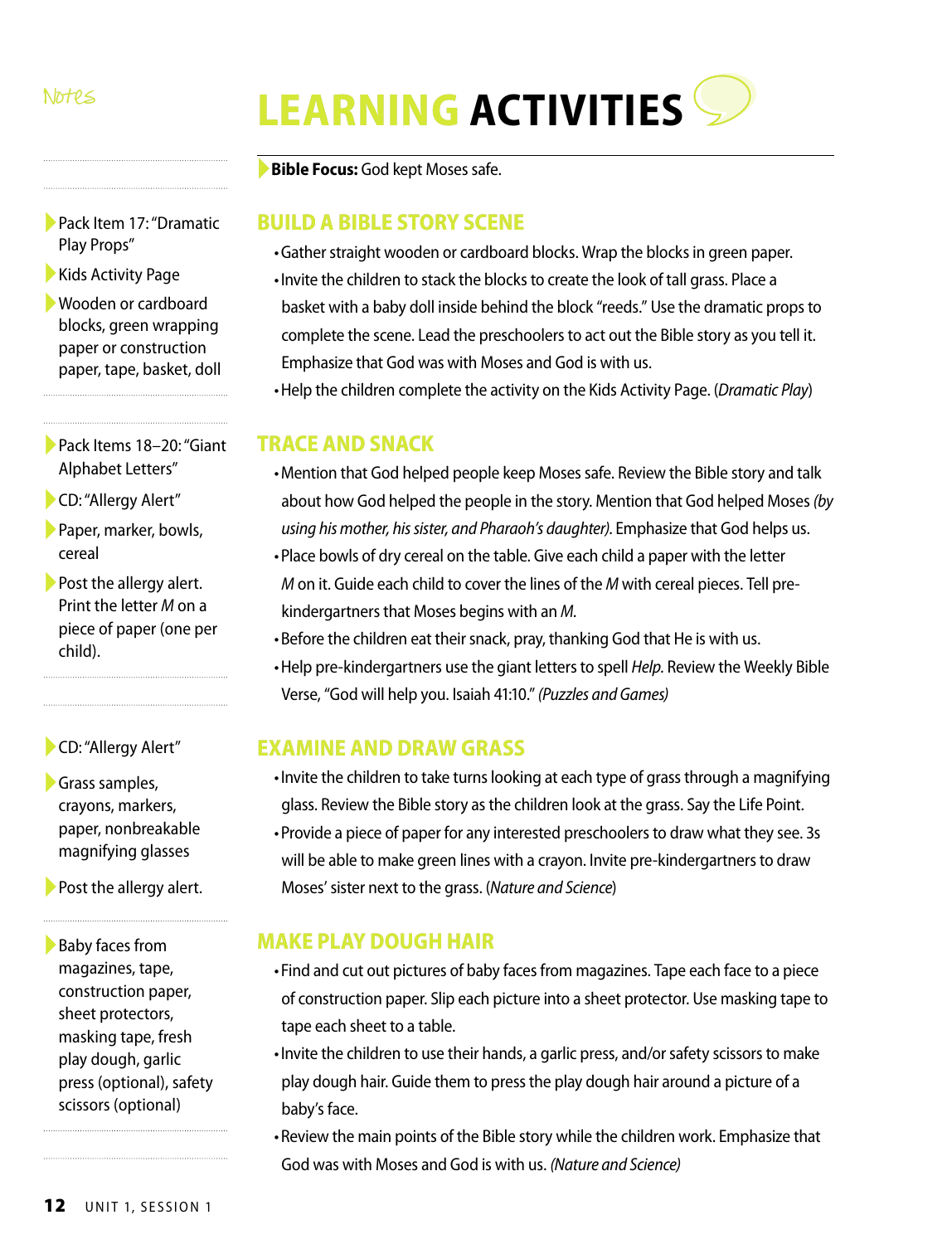#### **LIFE POINT**

#### **MAKE A BABY MOSES FIGURE**

- •Follow the directions on the CD item to help each child complete this project.
- •If you do not have a CD, invite each child to take a small paper circle. Lead her to use a fine-point marker to make a face on the circle. Guide each child to glue a circle face within the top  $\frac{1}{3}$  of the brown oval. This will make a baby Moses figure in a basket.
- •Show the children how to tear some of the green paper to represent reeds. Guide each child to arrange some of



- the "reeds" inside a ziplock bag and place the Moses figure among the reeds.
- •Review the Bible story. Emphasize that God was with Moses and helped him; God is with us and helps us, too. (*Art*)

#### *BONUS ACTIVITIES*

#### **PLAY HOPSCOTCH**

Set up a simple hopscotch game with eight squares taped to the floor. Invite the children to take turns tossing a beanbag onto the grid. They will hop along the squares without touching the square where the beanbag landed. While the child hops, the rest of the children will say the Weekly Bible Verse: "God will help you. Isaiah 41:10." Remember to include the Scripture reference.

#### **COMPLETE THE COLORING PAGE**

As the children color the "Miriam and Moses" Coloring Page, tell the Bible story. Point to the Weekly Bible Verse on the page and read it to each child. Talk about what the verse means. Offer the puzzle *Miriam and Baby Moses.* Lead the preschoolers to recall what they learned about how God helped and saved Moses. State that God is with us.

#### *CLEAN UP*

Play "I Know That God Is with Me" (track 2) to signal cleanup time. Assign a cleanup task to each child.

#### Notes

- ►CD: "Baby Moses Figure"
- ►White, green, and brown paper; snack-size ziplock bags; glue; finepoint markers; crayons; scissors
- ►Cut brown oval shapes that are 3 inches long. Cut 5⁄8-inch circles.
- ►Watch the video: "Make a Baby Moses Figure" (*biblestudiesforlife.com/extra*)

#### ▶ Masking tape, beanbag

►CD: "Miriam and Moses" Coloring Page, crayons, puzzle *Miriam and Baby Moses*

#### **LIFE VERSE**

You are saved. *Ephesians 2:5*

**WEEKLY BIBLE VERSE** God will help you. *Isaiah 41:10*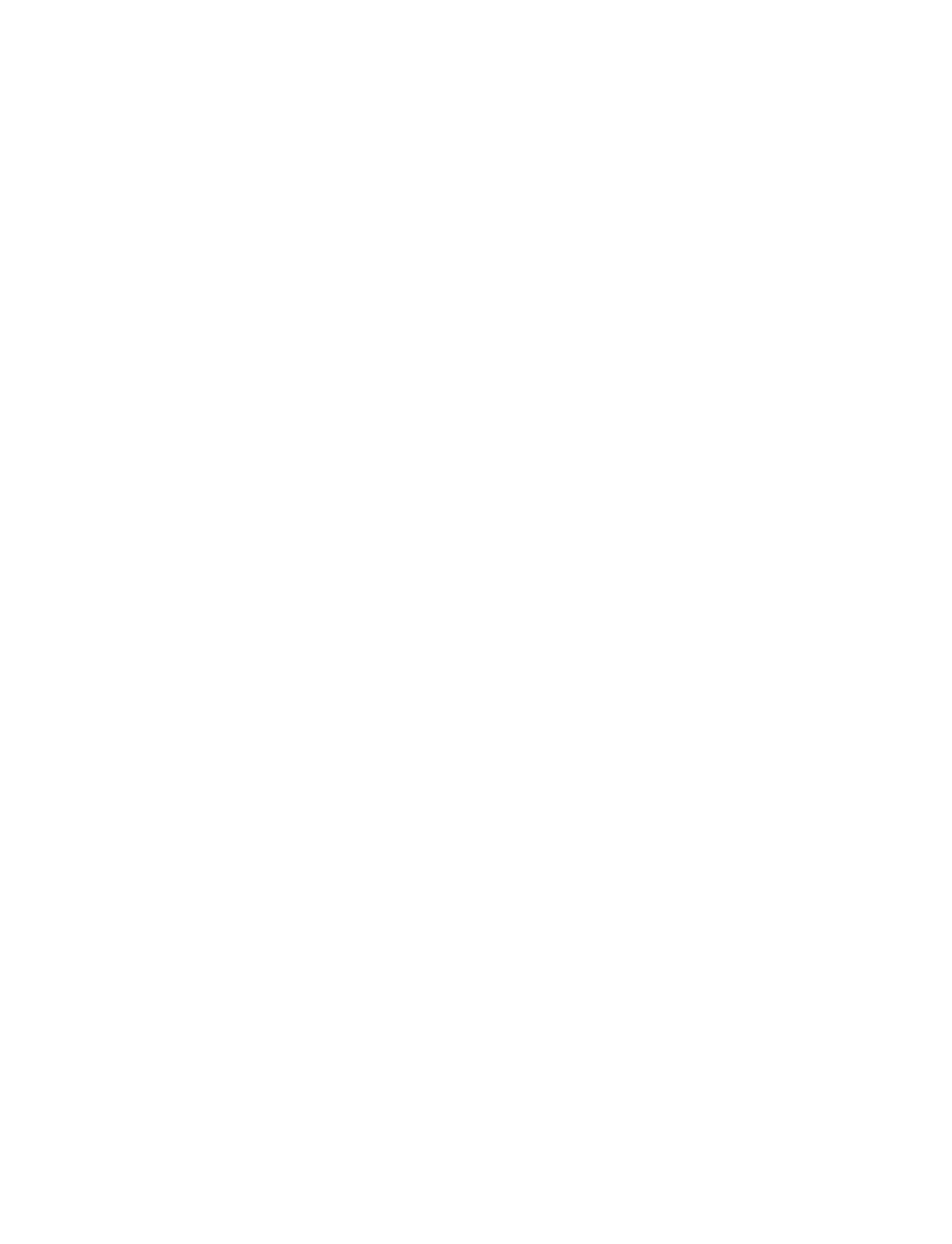#### **SING TOGETHER**

To the tune "Are You Sleeping?" sing: God will help me; God will help me, And keep me safe, And keep me safe. God protects me; God protects me. Yes, He does. Yes, He does.

#### **SAY THE LIFE VERSE**

Say the Life Verse: "You are saved. Ephesians 2:5." Show the children how to find Ephesians 2:5 in the Bible. Lead them to stand and march in place as they say the verse with you.

#### **PRAY**

Pray, thanking God for loving us, being with us, and taking care of us.

#### **BIBLE-LEARNING ACTIVITIES**

Talk about the Bible story as the preschoolers work, and emphasize that people matter to God.

- **A. Play "Sink or Float."** Provide a large shallow pan of water. Invite the children to search the room for a few items that can be placed in water. Hold up one item at a time. Ask the children to guess whether the item will stay at the top of the water or sink to the bottom. Test the item to discover if it sinks or floats. Mention that God protected Moses when he was in a basket in the water. Ask the preschoolers to describe Moses' basket.
- **B. Create a people collage.** Give each child a sheet of paper and a glue stick. Fold the sheet of paper in half. Place outdated family-friendly magazines on the table. Help each child find and cut out a few pictures of people. Guide him to glue his pictures to the top half of the paper. Tell the children that people matter to God and God is with us. Print the Life Verse on the bottom half of the page.
- **C. Punch play dough letters.** Flatten a

medium-size piece of play dough. Using a sharp object, print the first letter of a child's first name in the play dough. Give the child a straw. Guide him to punch holes in the play dough along the lines of the letter. Identify the letter as the first letter of the child's name. Mention that the child matters to God. Note: This activity is geared for pre-kindergartners. Younger children can enjoy making shapes with the play dough.

**D. Pack a diaper bag.** Hide baby items around the room. Invite the children to search for the items and place them in a diaper bag. Play again. Select a volunteer to hide the items while the other children close their eyes. Talk about how baby Moses mattered to God. Mention that God protected Moses and kept him safe. Note that God is with each of us.

#### **CLEAN UP**

Walk around the room and assign a cleanup task to each child. Play music, if available, as the children clean. Thank them for their help.

#### **PLAY A BALL ROLLING GAME**

Invite the children to sit in a circle. Give a ball to a child. Teach the group the following rhyme: "God loves me. He keeps me safe. He helps me. My name is \_\_\_\_\_\_\_\_\_." Say the name of the child holding the ball. Then tell the child to roll the ball to another child in the circle. Say the rhyme again. Continue playing until each child has had a turn.

#### **DISMISS**

Make sure the preschoolers have gathered all of their personal belongings. Greet each parent. Distribute the Kids Activity Page. Point out the One Conversation™ and explain its use for family Bible study this week.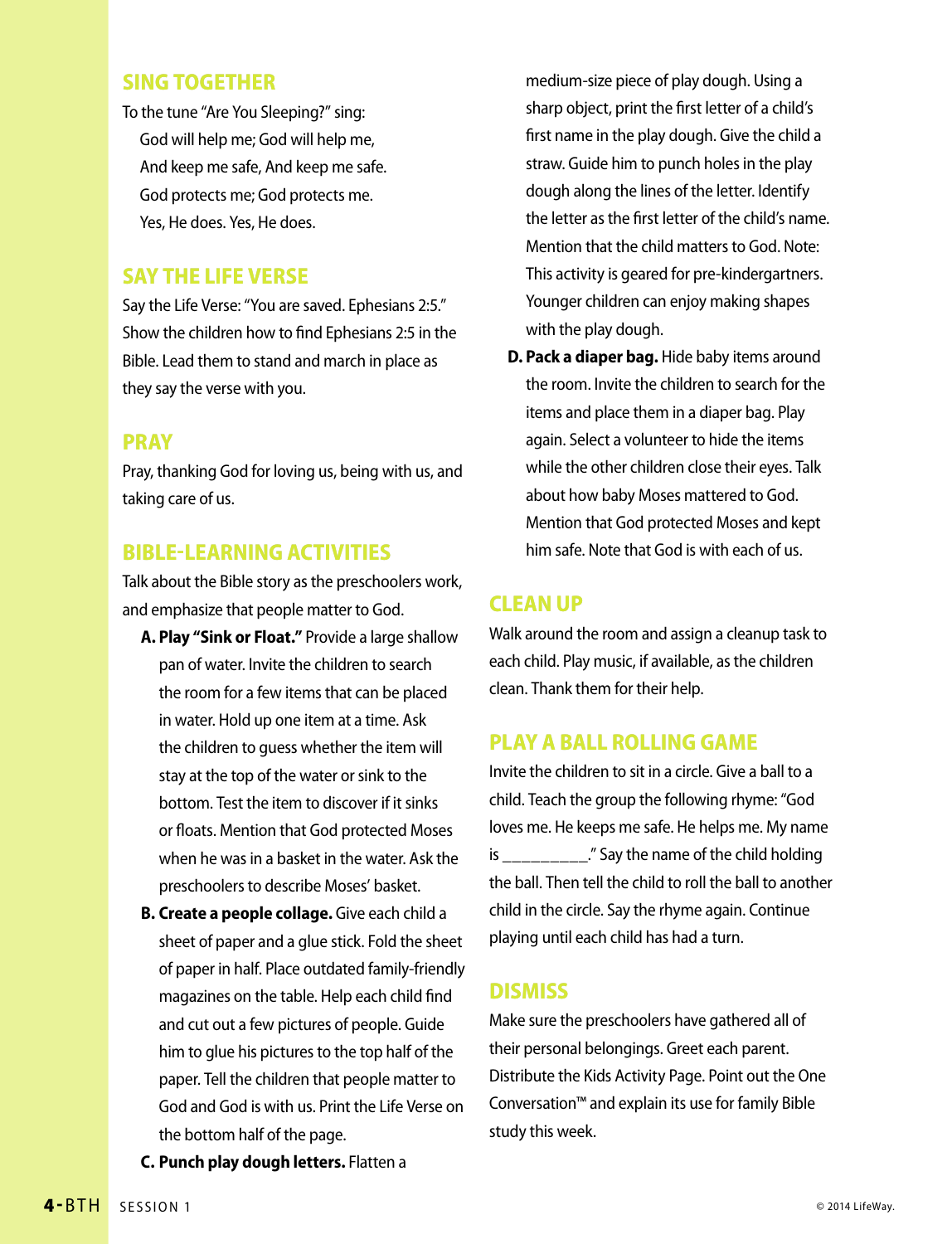UNIT 1. SESSION 1 Miriam and Moses

TVVT

# Match the Baskets

Moses' mother put him in a basket that she had waterproofed. Look at the baskets. Circle the baskets in each row that are the same. Put an *X* on the basket that does not match. Count the baskets. Print that number somewhere on the page.

**LIFE VERSE You are saved.** —EPHESIANS 2:5